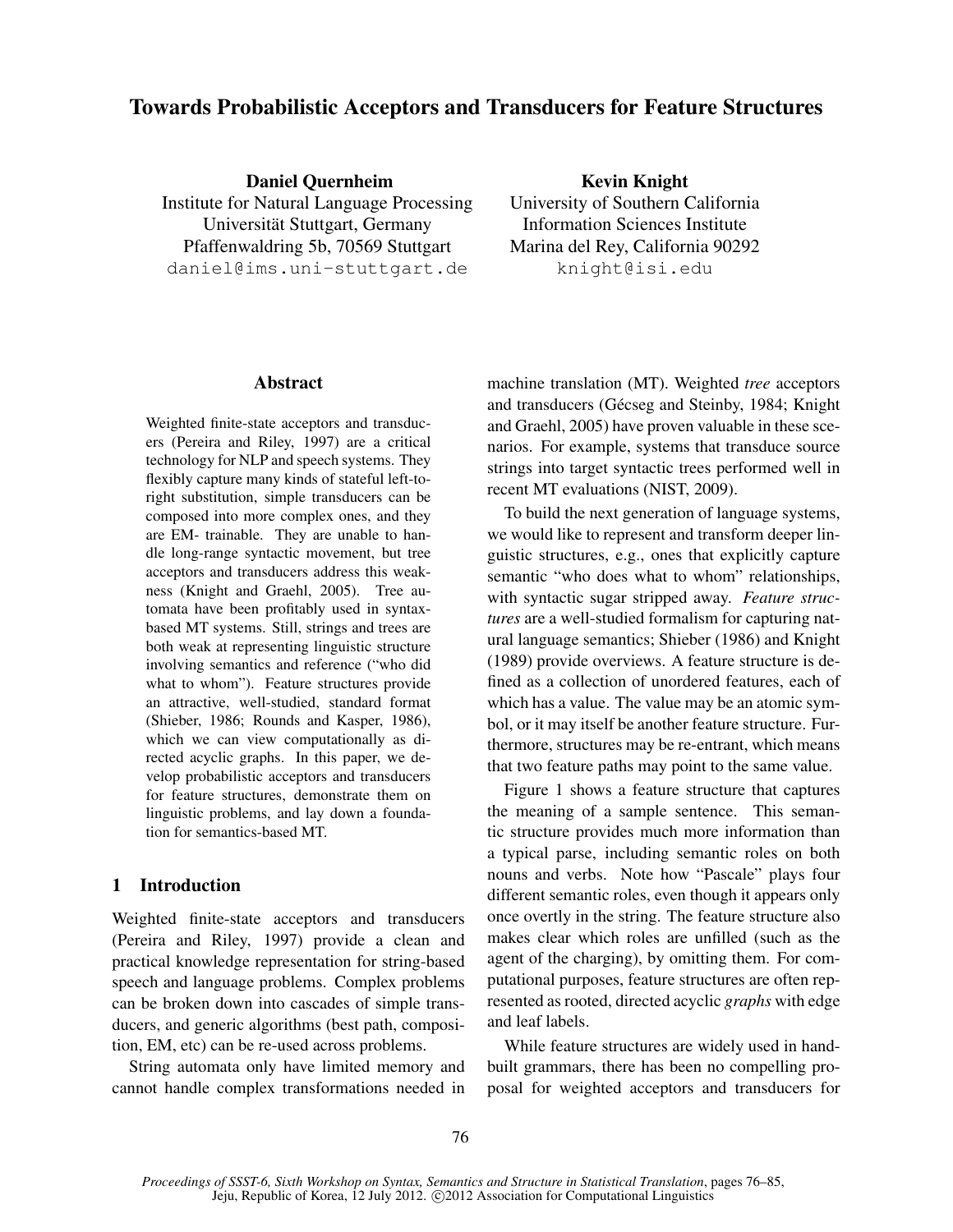

Figure 1: A feature structure representing the semantics of "Pascale was charged with resisting arrest and public intoxication," the corresponding dag, and the simplified dag with argument mapping. Dag edges always point downward.

$$
\text{fstring} \rightarrow \frac{\text{FSA}}{\text{training}} \rightarrow \frac{\text{nl-XTOPs}^{-1}}{\text{translate}} \rightarrow \text{etre} \rightarrow \frac{\text{FSA}}{\text{rank}} \rightarrow \text{estring}
$$
\n
$$
\text{fstring} \rightarrow \boxed{\text{parse} + \text{understand}} \rightarrow \text{esem} \rightarrow \boxed{\text{rank}} \rightarrow \text{esem} \rightarrow \boxed{\text{generate}} \rightarrow \text{etre} \rightarrow \boxed{\text{rank}} \rightarrow \text{estring}
$$

Figure 2: Pipelines for syntax-based and for semantics-based MT. Devices: FSA = finite string automaton; ln-XTOPs = linear non-deleting extended top-down tree-to-string transducer; RTG = regular tree grammar.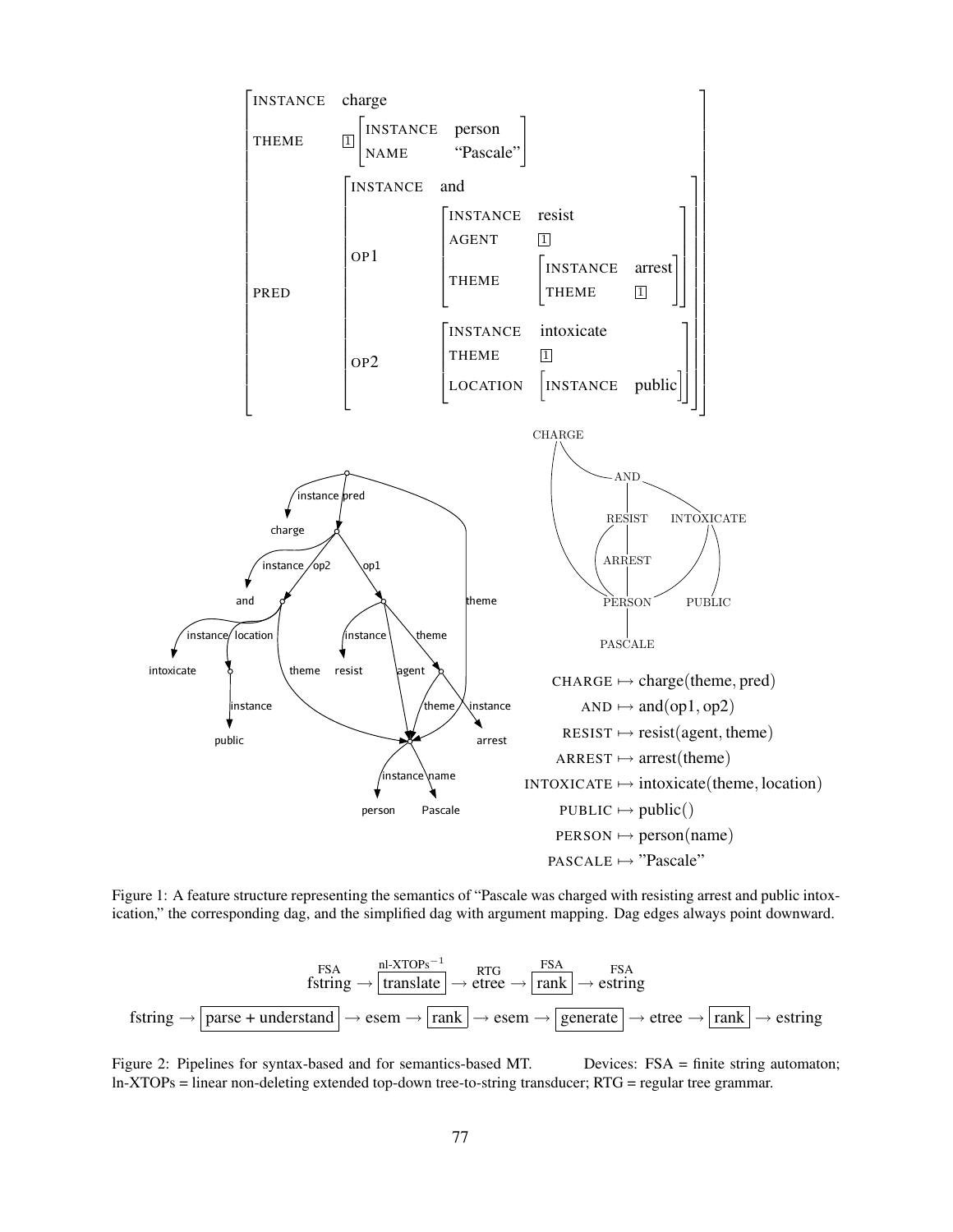|                 | string automata                  | tree automata                     | graph automata |
|-----------------|----------------------------------|-----------------------------------|----------------|
| $k$ -best       | WFSA<br>$\ldots$ paths through a | trees in a weighted forest        |                |
|                 | (Viterbi, 1967; Eppstein, 1998)  | (Jiménez and Marzal, 2000;        |                |
|                 |                                  | Huang and Chiang, 2005)           |                |
| EM training     | Forward-backward EM (Baum        | Tree transducer EM training       | າ              |
|                 | et al., 1970; Eisner, 2003)      | (Graehl et al., 2008)             |                |
| Determinization | of weighted string acceptors     | of weighted tree acceptors        | າ              |
|                 | (Mohri, 1997)                    | (Borchardt and Vogler, 2003;      |                |
|                 |                                  | May and Knight, 2006a)            |                |
| Transducer com- | WFST composition (Pereira and    | Many transducers not closed un-   | 9              |
| position        | Riley, 1997)                     | der composition (Maletti et al.,  |                |
|                 |                                  | 2009)                             |                |
| General tools   | AT&T FSM (Mohri et al.,          | (May<br>Knight,<br>Tiburon<br>and | $\Omega$       |
|                 | 2000), Carmel (Graehl, 1997),    | 2006 <sub>b</sub>                 |                |
|                 | OpenFST (Riley et al., 2009)     |                                   |                |

Table 1: General-purpose algorithms for strings, trees and feature structures.

them. Such automata would be of great use. For example, a weighted graph acceptor could form the basis of a semantic language model, and a weighted graph-to-tree transducer could form the basis of a natural language understanding (NLU) or generation (NLG) system, depending on which direction it is employed. Putting NLU and NLG together, we can also envision semantics-based MT systems (Figure 2). A similar approach has been taken by Graham et al. (2009) who incorporate LFG fstructures, which are deep syntax feature structures, into their (automatically acquired) transfer rules. Feature structure graph acceptors and transducers could themselves be learned from semanticallyannotated data, and their weights trained by EM.

However, there is some distance to be traveled. Table 1 gives a snapshot of some efficient, generic algorithms for string automata (mainly developed in the last century), plus algorithms for tree automata (mainly developed in the last ten years). These algorithms have been packaged in general-purpose software toolkits like AT&T FSM (Mohri et al., 2000), OpenFST (Riley et al., 2009), and Tiburon (May and Knight, 2006b). A research program for graphs should hold similar value.

Formal graph manipulation has, fortunately, received prior attention. A unification grammar can specify semantic mappings for strings (Moore, 1989), effectively capturing an infinite set of string/graph pairs. But unification grammars seem too powerful to admit the efficient algorithms we desire in Table 1, and weighted versions are not popular. Hyperedge replacement grammars (Drewes et al., 1997; Courcelle and Engelfriet, 1995) are another natural candidate for graph acceptors, and a synchronous hyperedge replacement grammar might serve as a graph transducer. Finally, Kamimura and Slutzki (1981, 1982) propose graph acceptor and graph-to-tree transducer formalisms for rooted directed acyclic graphs. Their model has been extended to multi-rooted dags (Bossut et al., 1988; Bossut and Warin, 1992; Bossut et al., 1995) and arbitrary hypergraphs (Bozapalidis and Kalampakas, 2006; Bozapalidis and Kalampakas, 2008); however, these extensions seem too powerful for NLP. Hence, we use the model of Kamimura and Slutzki (1981, 1982) as a starting point for our definition, then we give a natural language example, followed by an initial set of generic algorithms for graph automata.

# 2 Preliminaries

In this section, we will define directed acyclic graphs which are our model for semantic structures.

Let us just define some basic notions: We will write  $\mathbb R$  for the real numbers. An alphabet is just a finite set of symbols.

Intuitively, a rooted ordered directed acyclic graph, or *dag* for short, can be seen as a tree that allows sharing of subtrees. However, it is not necessarily a *maximally* shared tree that has no isomorphic subtrees (consider the examples in Figure 3).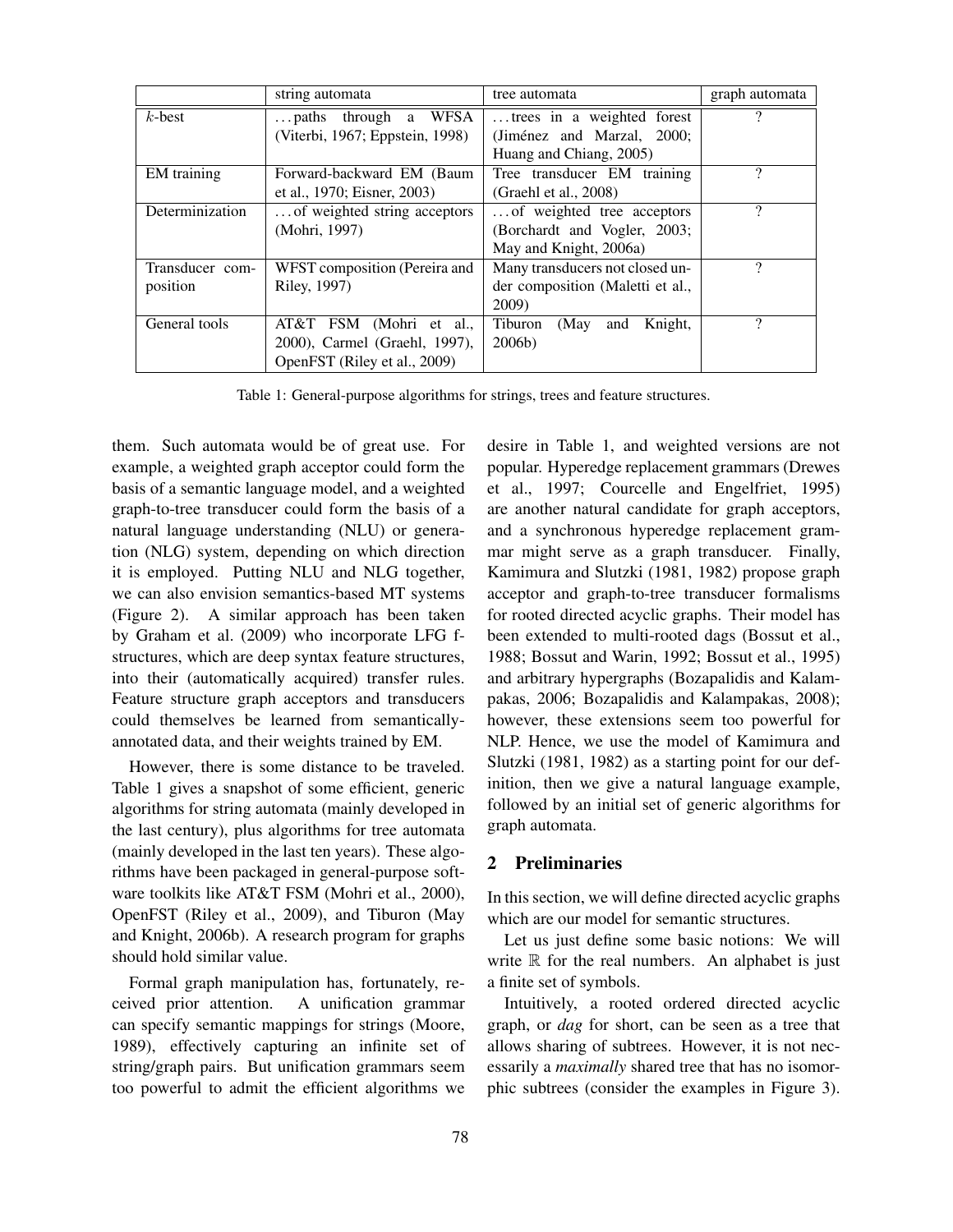

Figure 3: Maximally shared tree (a) and not maximally shared tree (b; note the two BOY nodes) can be distinct dags. The dag in (a) means "The boy wants to believe the girl," while the dag in (b) means "The boy wants some other boy to believe the girl."



Figure 4: Subdag of dag (3a) and subdag of dag (3b) in Figure 3.

More formally, we define a directed graph over an alphabet  $\Sigma$  as a triple  $G = (V, E, \ell)$  of a finite set of nodes V, a finite set of edges  $E \subset V \times V$  connecting two nodes each and a labeling function  $\ell : V \to \Sigma$ . We say that  $(v, w)$  is an outgoing edge of v and an incoming edge of  $w$ , and we say that  $w$  is a child of  $v$  and  $v$  is a parent of  $w$ . A directed graph is a dag if it is

- acyclic:  $V$  is totally ordered such that there is no  $(v, w) \in E$  with  $v > w$ ;
- ordered: for each  $V$ , there is a total order both on the incoming edges and the outgoing edges;
- and rooted:  $min(V)$  is transitively connected by to all other nodes.

This is a simplified account of the dags presented in Section 1. Instead of edge-labels, we will assume that this information is encoded explicitely in the node-labels for the INSTANCE feature and implicitly in the node-labels and the order of the outgoing edges for the remaining features. Figure 1 shows a feature structure and its corresponding dag. Nodes with differently-labeled outgoing edges can thus be differentiated. Since the number of ingoing edges is not fixed, a node can have arbitrary many parents. For instance, the PERSON node in Figure 1 has four parents. We call the number of incoming edges of a given node its *head rank*, and the number of outgoing edges its *tail rank*.



Figure 5: (left) Remainder of (3a) after removing (4a). (right) Dag resulting from replacing (4a) by (4b) in (3a).

We also need incomplete dags in order to compose larger dags from smaller ones. An incomplete dag is a dag in which some edges does not necessarily have to be connected to two nodes; they can be "dangling" from one node. We represent this by adding special nodes  $\top$  and  $\bot$  to the dag. If an incomplete dag has m edges  $(\top, v)$  and n edges  $(v, \perp)$ , we call it an  $(m, n)$ -dag. An  $(m, n)$ dag G can be composed with an  $(n, o)$ -dag G' by identifying the  $n$  downward-dangling edges of  $G$ with the *n* upward-dangling edges of  $G'$  in the right order; the result  $G \circ G'$  is a  $(m, o)$ -dag. Furthermore, two dags H and H' of type  $(m, n)$  and  $(m', n')$  can be composed horizontally by putting their upward-dangling edges next to each other and their downward-dangling edges next to each other, resulting in a new  $(m + m', n + n')$  dag  $H \oplus H'$ . If  $G_1, \ldots, G_\ell$  can be composed (vertically and horizontally) in such a way that we obtain  $G$ , then  $G_i$ are called *subdags* of G.

An  $(m, n)$ -subdag H of a dag G can be replaced by an  $(m, n)$ -subdag H', resulting in the dag  $G'$ , written  $G[H \to H'] = G'$ . An example is depicted in Figure 5, showing how a dag is split into two subdags, of which one is replaced by another incomplete dag. Our account of dag replacement is a simplified version of general hypergraph replacement that has been formulated by Engelfriet and Vereijken (1997) and axiomatized by Bozapalidis and Kalampakas (2004).

Trees are dags where every node has at most one incoming edge. Tree substitution is then just a special case of dag composition. We will write the set of dags over an alphabet  $\Sigma$  as  $D_{\Sigma}$  and the set of trees over  $\Sigma$  as  $T_{\Sigma}$ , and  $T_{\Sigma}(V)$  is the set of trees with leaves labeled with variables from the set V .

#### 3 Dag acceptors and transducers

The purpose of dag acceptors and dag transducers is to compactly represent (i) a possibly-infinite set of dags, (ii) a possibly-infinite set of (dag, tree)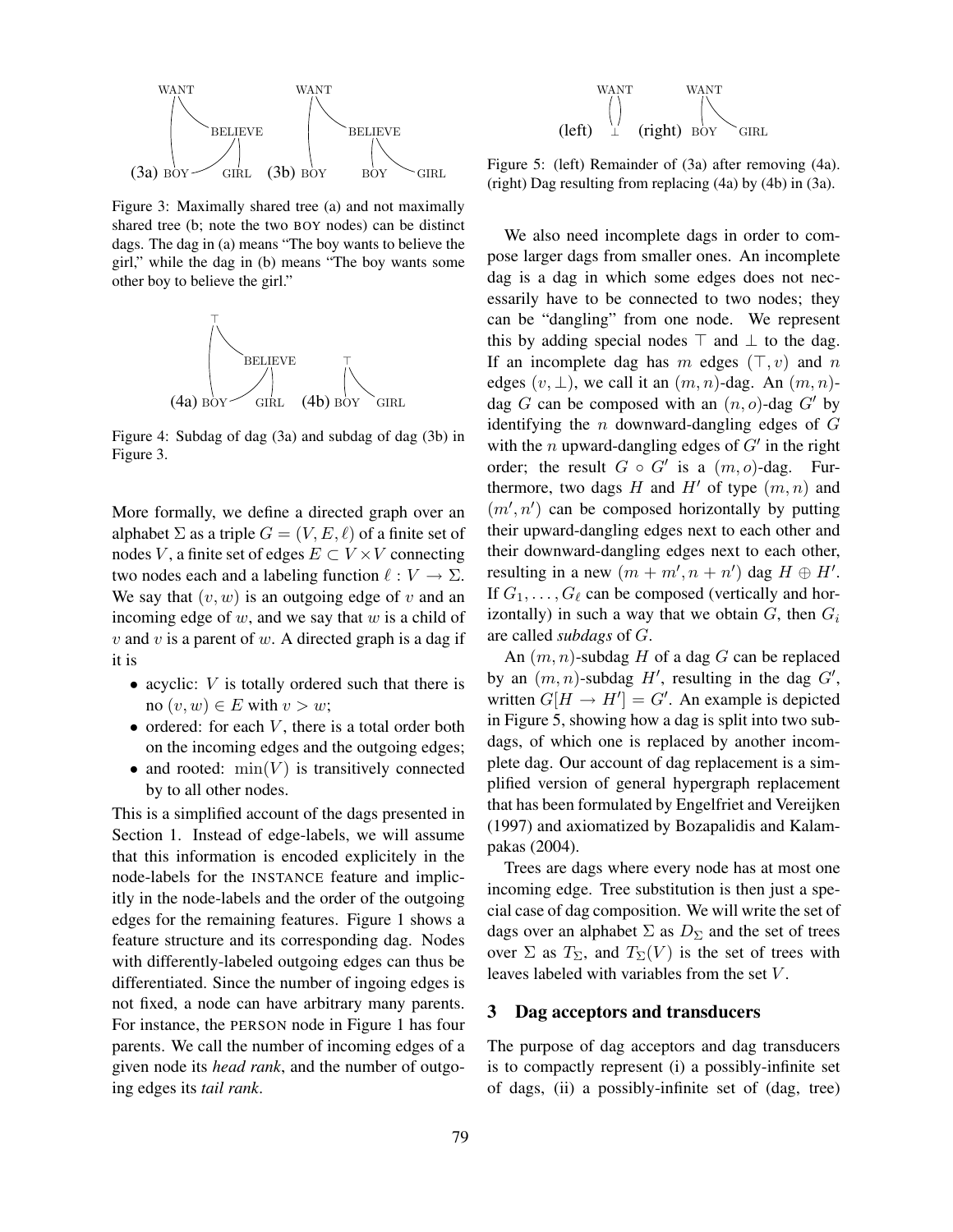pairs, and (iii) a possibly-infinite set of (graph, tree, weight) triples.

Dag acceptors and dag transducers are a generalization of tree acceptors and transducers (Comon et al., 2007). Our model is a variant of the dag acceptors defined by Kamimura and Slutzki (1981) and the dag-to-tree transducers by Kamimura and Slutzki (1982). The original definition imposed stricter constraints on the class of dags. Their devices operated on graphs called *derivation dags* (short: d-dags) which are always planar. In particular, the authors required all the parents and children of a given node to be adjacent, which was due to the fact that they were interested in derivation graphs of unrestricted phrase-structure grammar. (While the derivation structures of context-free grammar are trees, the derivation structures of type-0 grammars are d-dags.) We dropped this constraint since it would render the class of dags unsuitable for linguistic purposes. Also, we do not require planarity.

Kamimura and Slutzki (1981, 1982) defined three devices: (i) the bottom-up dag acceptor, (ii) the topdown dag acceptor (both accepting d-dags) and (iii) the bottom-up dag-to-tree transducer (transforming d-dags into trees). We demonstrate the application of a slightly extended version of (ii) to unrestricted dags (semantic dags) and describe a top-down dagto-tree transducer model, which they did not investigate. Furthermore, we add weights to the models.

A (weighted) *finite dag acceptor* is a structure  $M = (Q, q_0, \Sigma, R, w)$  where Q is a finite set of states and  $q_0$  the start state,  $\Sigma$  is an alphabet of node labels, and  $R$  is a set of rules of the form  $r : \alpha \to \beta$ , where r is the (unique) rule identifier and (i)  $\alpha \in Q^m(\sigma)$  and  $\beta \in r(Q^n)$  for  $m, n \in \mathbb{N}$ and some  $\sigma \in \Sigma$  (an explicit rule of type  $(m, n)$ ) or (ii)  $\alpha \in Q^m$  and  $\beta \in r(Q)$  (an implicit rule of type  $(m, 1)$ ). The function  $w : R \to \mathbb{R}$  assigns a weight to each rule.

Intuitively, explicit rules consume input, while implicit rules are used for state changes and joining edges only. The devices introduced by Kamimura and Slutzki (1981) only had explicit rules.

We define the derivation relation of  $M$  by rewriting of configurations. A *configuration* of M is a dag over  $\Sigma \cup R \cup Q$  with the restriction that every statelabeled node has head and tail rank 1. Let c be a configuration of M and  $r : \alpha \rightarrow \beta$  an explicit rule

$$
(q) \text{WANT} \to 1(r, q) \langle 0.3 \rangle \tag{1}
$$

$$
(q) BELIEVE \rightarrow 2(r, q) \langle 0.2 \rangle \tag{2}
$$

$$
(r) \text{BOY} \to 3 \langle 0.3 \rangle \tag{3}
$$

$$
(r)\text{GIRL} \to 4\langle 0.3 \rangle \tag{4}
$$

$$
(r)\emptyset \to 5\langle 0.1\rangle \tag{5}
$$

$$
(q)\emptyset \to 6\langle 0.1\rangle \tag{6}
$$

$$
(q) \rightarrow 7(r) \langle 0.4 \rangle \tag{7}
$$

Figure 7: Ruleset of the dag acceptor in Example 1.

of type  $(m, n)$ . Then  $c \Longrightarrow_r c'$  if  $\alpha$  matches a subdag of c, and  $c' = c[\alpha \rightarrow \beta]$ .

Now let c be a configuration of M and  $r : \alpha \to \beta$ an implicit rule of type  $(m, 1)$ . If a configuration c' can be obtained by replacing m nodes labeled  $\alpha$ such that all tails lead to the same node and are in the right order, by the single state-node  $\beta$ , then we say  $c \implies_{r} c'$ . Example derivation steps are shown in Figure 6 (see Example 1). We denote the transitive and reflexive closure of  $\implies$  by  $\implies^*$ .

A dag  $G$  is accepted by  $M$  if there is a derivation  $q_0(G) \implies^* G'$ , where G' is a dag over  $\sigma(R)$ . Note that the derivation steps of a given derivation are partially ordered; many derivations can share the same partial order. In order to avoid spurious derivations, recall that the nodes of G are ordered, and assume that nodes are rewritten according to this order: the resulting derivation is called a *canonical derivation*. The set of all canonical derivations for a given graph  $G$  is  $D(G)$ . The set of all dags accepted by M is the dag language  $L(M)$ . The weight  $w(d)$  of a derivation dag (represented by its canonical derivation)  $d = G \Longrightarrow_{r_1} G_1 \Longrightarrow_{r_2} \ldots \Longrightarrow_{r_n}$  $G_n$  is  $\prod_{i=1}^n w(r_n)$ , and the weight of a dag G is  $\sum_{d \in D(G)} w(d)$ . The weighted language  $L(N)$  is a function that maps every dag to its weight in N.

#### Example 1. *Let*

$$
\Sigma = \{\textsf{GIRL}, \textsf{BOY}, \textsf{BELIEVE}, \textsf{WANT}, \emptyset\}
$$

and consider the top-down dag acceptor  $M =$  $({q, r}, q, \Sigma, R, w)$  *which has a ruleset containing the explicit and implicit* (1, 1) *rules given in Figure 7. The weights defined by* w *have been written directly after the rules in angle brackets. This ac-*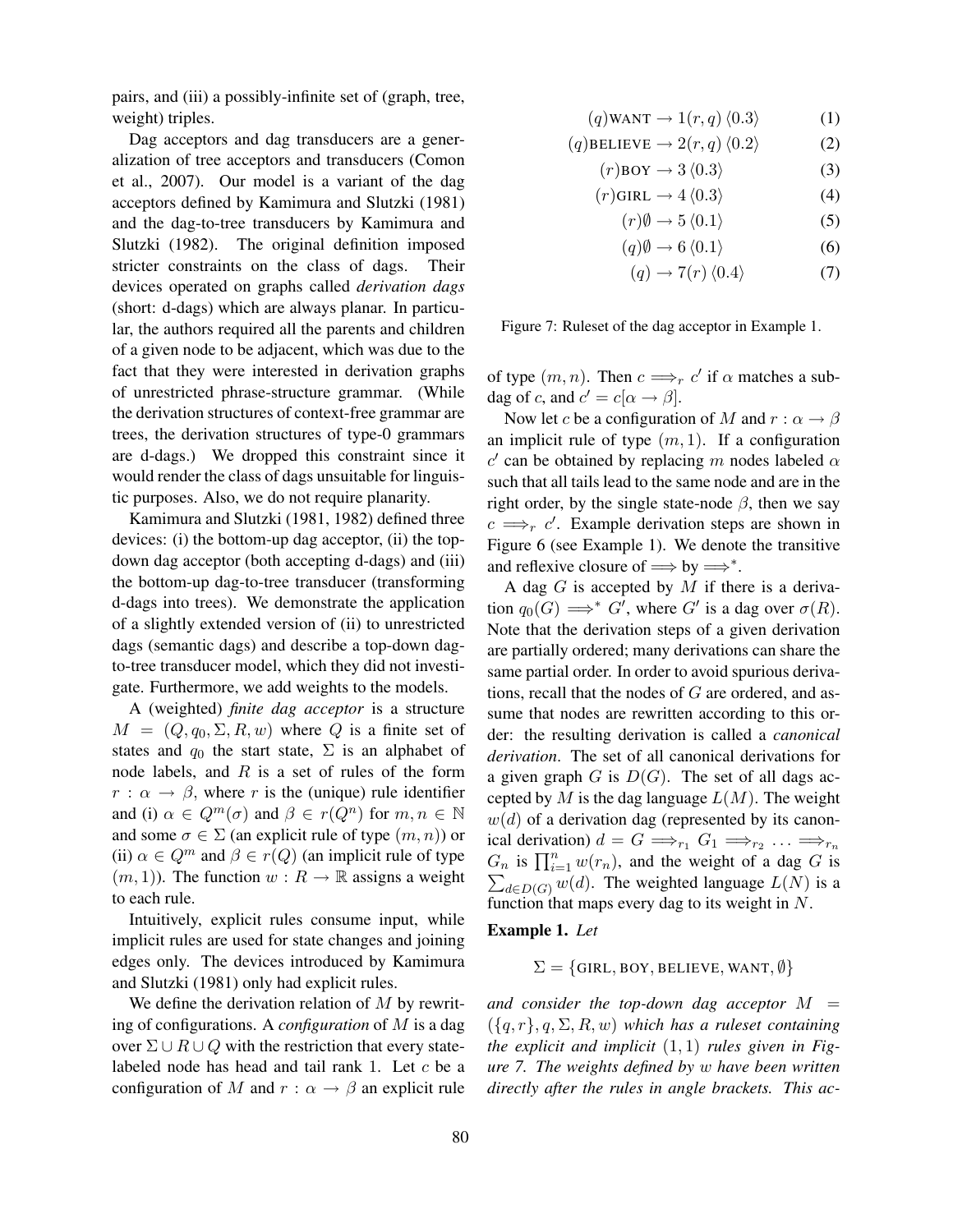

Figure 6: Derivation of a dag using the dag acceptor of Example 1. The weight of the derivation is  $w(1) \cdot w(2) \cdot w(8) \cdot w(8)$  $w(3) \cdot w(7) \cdot w(4) = 0.3 \cdot 0.2 \cdot 0.2 \cdot 0.3 \cdot 0.4 \cdot 0.3 = 0.000432.$ 

*ceptor can accept dags that involve boys and girls believing and wanting. One of them is given in Figure 3b. To obtain dags that are not trees, let us add the following implicit* (2, 1) *and* (3, 1) *rules:*

$$
(r,r) \to 8(r) \langle 0.2 \rangle \tag{8}
$$

$$
(r, r, r) \rightarrow 9(r) \langle 0.1 \rangle \tag{9}
$$

*A non-treelike dag is given in Figure 3a, while its derivation is given in Figure 6. Note that the effect of rule (8) could be simulated by rule (9).*

Let us now define dag-to-tree transducers. Contrarily to Kamimura and Slutzki (1982), who defined only the bottom-up case and were skeptical of an elegant top-down formulation, we only consider topdown devices.

A (weighted) *top-down dag-to-tree transducer* is a machine  $T = (Q, q_0, \Sigma, \Delta, R, w)$  which is defined in the same way as a finite dag acceptor, except for the additional output alphabet  $\Delta$  and the rules' righthand side. A dag-to-tree transducer explicit rule has the form  $r : \alpha \to \beta$  where  $\alpha \in Q^m(\Sigma)$  and  $\beta \in (T_{\Delta}(Q(X_n)))^m$  for  $m, n \in \mathbb{N}$ . Intuitively, this means that the left-hand side still consists of a symbol and  $m$  "incoming states", while the right-hand side now are m trees over  $\Delta$  with states and n variables used to process the  $n$  child subdags. Implicit  $(m, 1)$  rules are defined in the same way, having m output trees over one variable. The dag-to-tree transducer T defines a relation  $L(T) \subseteq D_{\Sigma} \times T_{\Delta} \times \mathbb{R}$ .

A derivation step of  $T$  is defined analogously to the acceptor case by replacement of  $\alpha$  by  $\beta$ . However, copying rules (those that use a variable more than once in a right-hand side) and deleting rules (those that do not use a rule at all) are problematic in the dag case. In the tree world, every tree can be broken up into a root symbol and independent subtrees.

This is not true in the dag world, where there is sharing between subdags. Therefore, if an edge reaching a given symbol  $\sigma$  is not followed at all (deleting rule), the transducer is going to choke if not every edge entering  $\sigma$  is ignored. In the case of copying rules, the part of the input dag that has not yet been processed must be copied, and the configuration is split into two sub-configurations which must both be derived in parallel. We will therefore restrict ourselves to linear (non-copying) non-deleting rules in this paper.

## 4 NLP example

Recall the example dag acceptor from Example 1. This acceptor generates an sentences about boys and girls wanting and believing. Figure 3 shows some sample graphs from this language.

Next, we build a transducer that relates these graphs to corresponding English. This is quite challenging, as BOY may be referred to in many ways ("the boy", "he", "him", "himself", "his", or zero), and of course, there are many syntactic devices for representing semantic role clusters. Because of ambiguity, the mapping between graphs and English is many-to-many. Figure 8 is a fragment of our transducer, and Figure 9 shows a sample derivation.

Passives are useful for realizing graphs with empty roles ("the girl is wanted" or "the girl wants to be believed"). Note that we can remove syntactic 0 (zero) elements with a standard tree-to-tree transducer, should we desire.

 $(q_s)$ WANT $(x, y) \rightarrow S(q_{nomg}(x),$  is wanted,  $q_{zero}(y)$ )  $(q_{infg})$ BELIEVE $(x, y) \rightarrow \text{INF}(q_{zero}(y))$ , to be believed,  $q_{zerog}(y)$ )  $(q_{zero})\emptyset \rightarrow 0$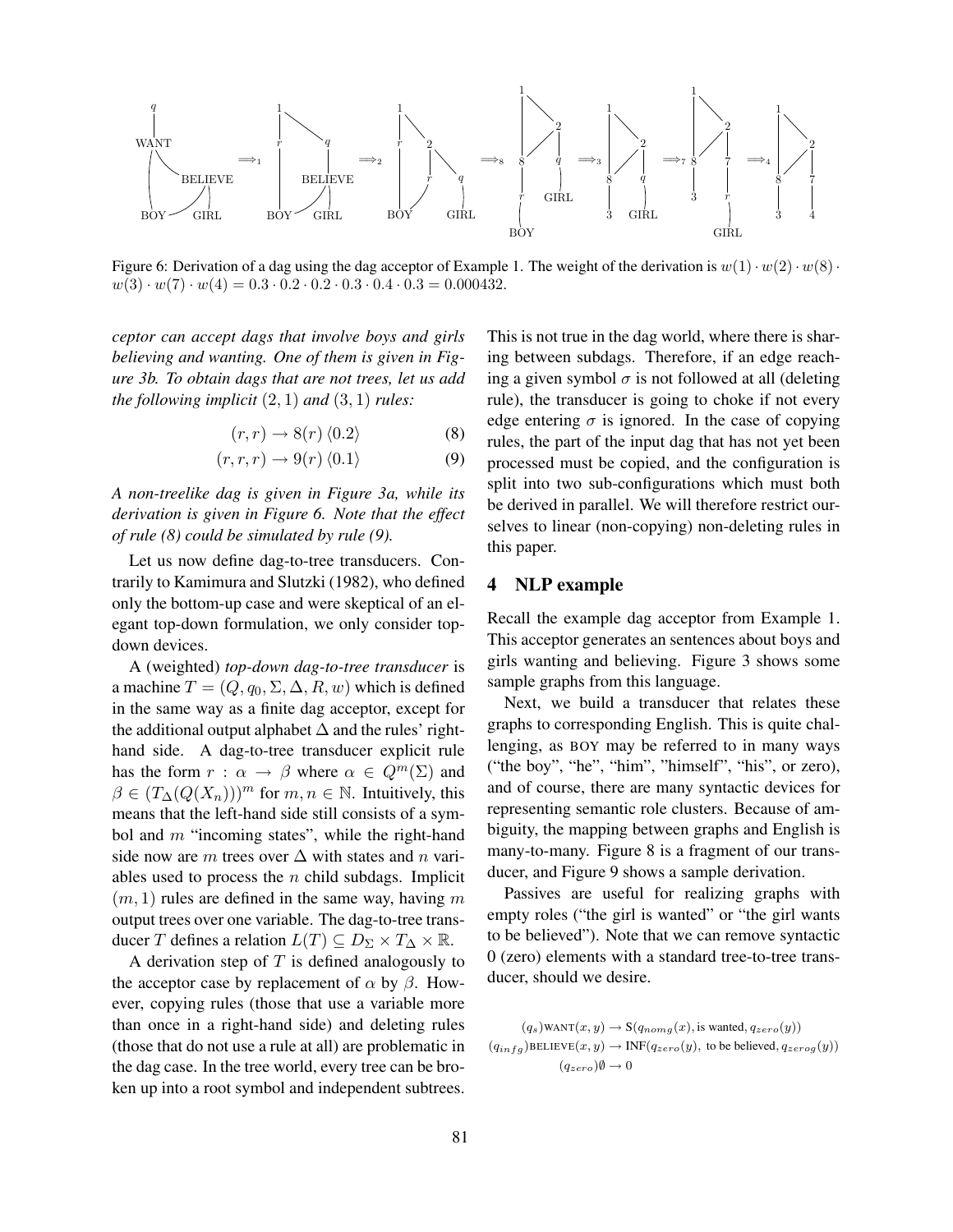$$
(q_s) \text{WANT}(x, y) \to \mathbf{S}(q_{nomb}(x), \text{wants}, q_{infb}(y)) \tag{10}
$$

$$
(q_{infb})\text{BELIEVE}(x, y) \to \text{INF}(q_{accg}(x), \text{to believe}, q_{accb}(y))
$$
\n(11)

$$
(q_{accg})\text{GIRL} \to \text{NP}(\text{the girl})\tag{12}
$$

$$
(q_{nomb}, q_{accb})\text{BOY} \to \text{NP(the boy)}, \text{NP(him)}
$$
\n(13)

Figure 8: Transducer rules mapping semantic graphs to syntactic trees.



Figure 9: Derivation from graph to tree "the boy wants the girl to believe him".

Events can be realized with nouns as well as verbs ("his desire for her, to believe, him"):

$$
(q_{np})\text{WANT}(x,y) \rightarrow \text{NP}(q_{possb}(x), \text{'s desire}, q_{infb}(y))
$$

We note that transducer rules can be applied in either direction, semantics-to-English or English-tosemantics. Though this microworld is small, it certainly presents interesting challenges for any graph transduction framework. For example, given "the boy's desire is to be believed by the girl," the transducer's graph must make BOY the theme of BE-LIEVE.

# 5 Generic dag acceptor and transducer algorithms

In this section we give algorithms for standard tasks.

## 5.1 Membership checking

Membership checking is the task of determining, for a given finite dag acceptor  $M$  and an input dag  $G$ , whether  $G \in L(M)$ , or in the weighted case, compute the weight of G. Recall that the set of nodes of  $G$  is ordered. We can therefore walk through  $G$ according to this order and process each node on its own. A very simple algorithm can be given in the framework of "parsing as deduction" (Shieber et al., 1995):

**Items:** configurations, i.e. dags over  $\Sigma \cup Q \cup R$ 

## **Axiom:** G, a dag over  $\Sigma$ **Goal:** dag over  $R$

Inference rule: if an item has only ancestors from  $Q$ , apply a matching rule from  $R$  to obtain a new item

This algorithm is correct and complete and can be implemented in time  $O(2^{|G|})$  since there are exponentially many configurations. Moreover, the set of derivation dags is the result of this parser, and a finite dag acceptor representing the derivation dags can be constructed on the fly. It can be easily extended to check membership of (dag, tree) pairs in a dag-to-tree transducer and to generate all the trees that are obtained from a given dag ("forward application"). In order to compute weights, the techniques by Goodman (1999) can be used.

#### 5.2 1-best and  $k$ -best generation

The  $k$ -best algorithm finds the highest-weighted  $k$ derivations (not dags) in a given (weighted) dag acceptor. If no weights are available, other measures can be used (e.g. the number of derivation steps or symbol frequencies). We can implement the  $k$ -best algorithm (of which 1-best is a special case) by generating graphs and putting incomplete graphs on a priority queue sorted by weight. If rule weights are probabilities between 0 and 1, monotonicity ensures that the  $k$ -best graphs are found, as the weights of incomplete hypotheses never increase.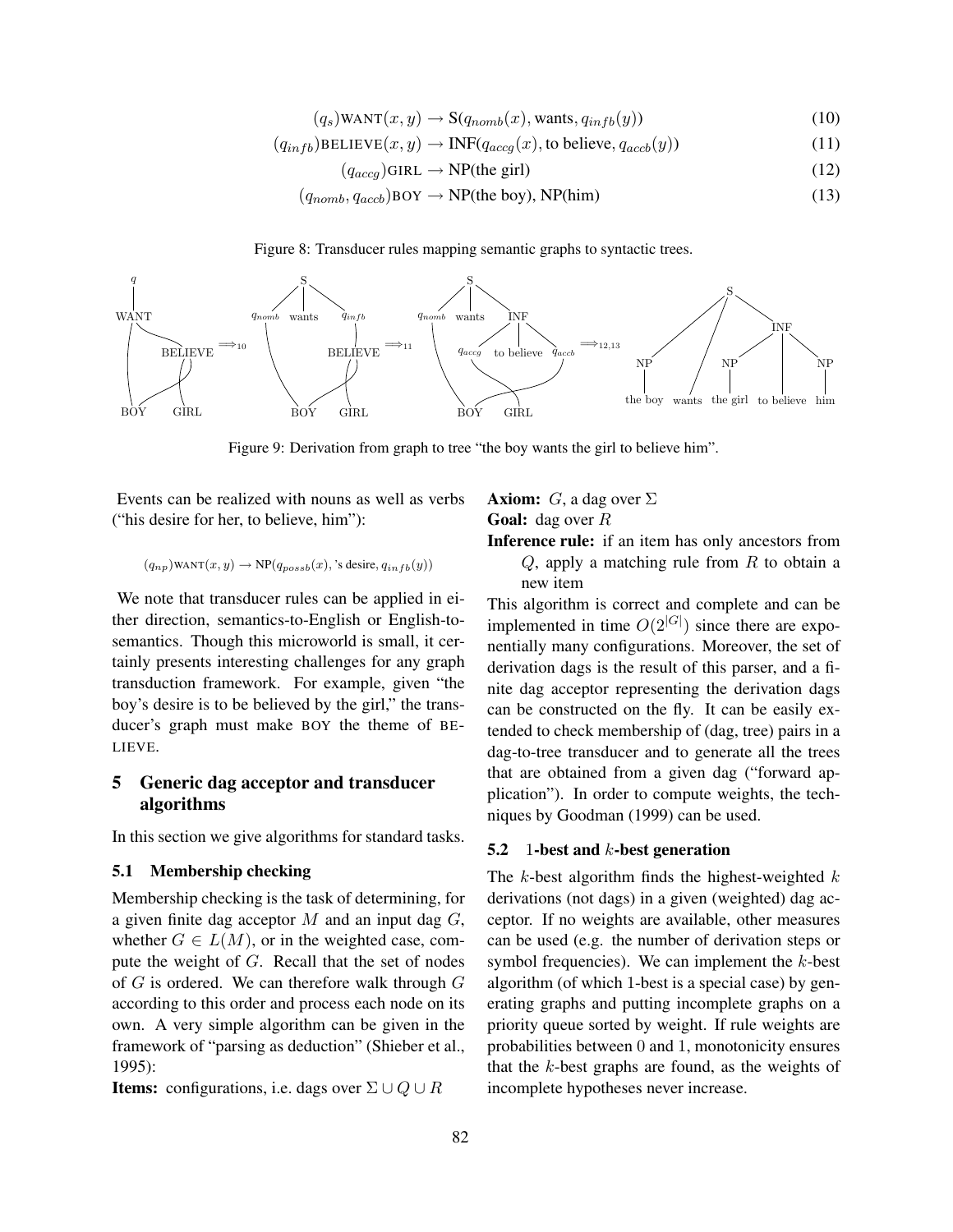

Figure 10: Example derivation in "generation mode".

Dags are generated by taking the basic incomplete dags (rule dags) defined by each rule and concatenating them using the dangling edges. Every dangling edge of the rule dag can be identified with a dangling edge of the current hypothesis (if the orientation matches) or be left unconnected for later connection. In that way, all children and parents for a given node are eventually created. Strictly speaking, the resulting structures are not dags anymore as they can contain multiple  $\top$  and  $\bot$  symbols. A sample generation is shown in Figure 10. Note how the order of rules applied is different from the example in Figure 6.

Using the dag acceptor as a generating device in this way is unproblematic, but poses two challenges. First, we have to avoid cyclicity, which is easily confirmed by keeping nodes topologically sorted.

Second, to avoid spurious ambiguity (where derivations describe the same derivation dag, but only differ by the order of rule application), special care is needed. A simple solution is to sort the edges in each incomplete dag to obtain a canonical ("leftmost") derivation. We start with the start state (which has head rank 0). This is the first incomplete dag that is pushed on the dag queue. Then we repeatedly pop an incomplete dag G from the dag queue. The first unused edge  $e$  of  $G$  is then attached to a new node  $v$  by identifying  $e$  with one of  $v$ 's edges if the states are compatible. Remaining edges of the new node (incoming or outgoing) can be identified with other unused edges of G or left for later attachment. The resulting dags are pushed onto the queue.

Whenever a dag has no unused edges, it is complete and the corresponding derivation can be returned. The generation process stops when  $k$  complete derivations have been produced. This k-best algorithm can also be used to generate tree output for a dag-to-tree transducer, and by restricting the shape of the output tree, for "backward application" (given a tree, which dags map to it?).

### 6 Future work

The work presented in this paper is being implemented in a toolkit that will be made publicly available. Of course, there is a lot of room for improvement, both from the theoretical and the practical viewpoint. This is a brief list of items for future research:

- Complexity analysis of the algorithms.
- Closure properties of dag acceptors and dagto-tree transducers as well as composition with tree transducers.
- Investigate a reasonable probabilistic model and training procedures.
- Extended left-hand sides to condition on a larger semantic context, just like extended topdown tree transducers (Maletti et al., 2009).
- Handling flat, unordered, sparse sets of relations that are typical of feature structures. Currently, rules are very specific to the number of children and parents. A first step in this direction is given by implicit rules that can handle a potentially arbitrary number of parents.
- Hand-annotated resources such as (dag, tree) pairs, similar to treebanks for syntactic representations.

## Acknowledgements

This research was supported in part by ARO grant W911NF-10-1-0533. The first author was supported by the German Research Foundation (DFG) grant MA 4959/1–1.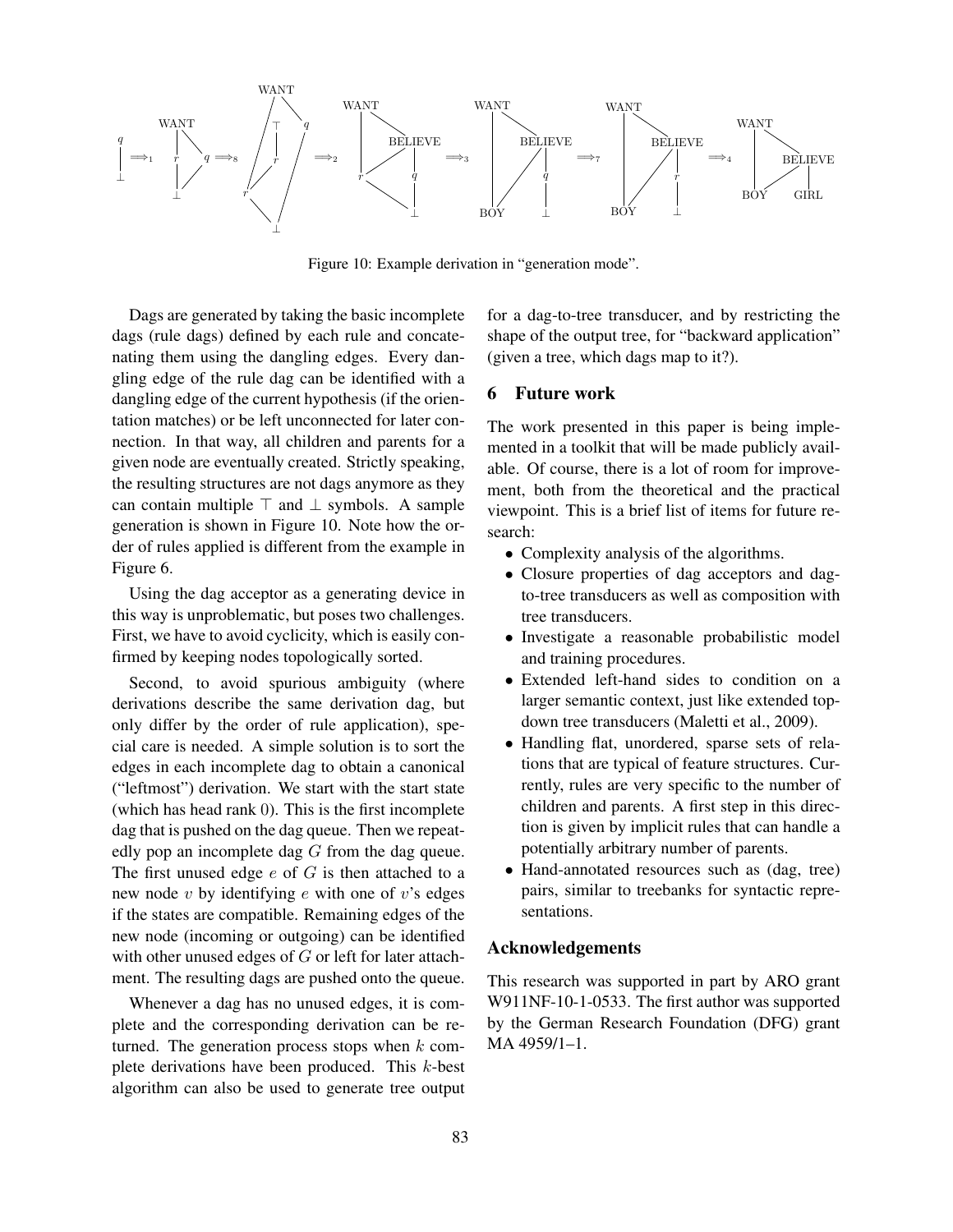### References

- L. E. Baum, T. Petrie, G. Soules, and N. Weiss. 1970. A maximization technique occurring in the statistical analysis of probabilistic functions of Markov chains. *Ann. Math. Statist.*, 41(1):164171.
- Björn Borchardt and Heiko Vogler. 2003. Determinization of finite state weighted tree automata. *J. Autom. Lang. Comb.*, 8(3):417–463.
- Francis Bossut and Bruno Warin. 1992. Automata and pattern matching in planar directed acyclic graphs. In Imre Simon, editor, *Proc. LATIN*, volume 583 of *LNCS*, pages 76–86. Springer.
- Francis Bossut, Max Dauchet, and Bruno Warin. 1988. Automata and rational expressions on planar graphs. In Michal Chytil, Ladislav Janiga, and Václav Koubek, editors, *Proc. MFCS*, volume 324 of *LNCS*, pages 190–200. Springer.
- Francis Bossut, Max Dauchet, and Bruno Warin. 1995. A kleene theorem for a class of planar acyclic graphs. *Inf. Comput.*, 117(2):251–265.
- Symeon Bozapalidis and Antonios Kalampakas. 2004. An axiomatization of graphs. *Acta Inf.*, 41(1):19–61.
- Symeon Bozapalidis and Antonios Kalampakas. 2006. Recognizability of graph and pattern languages. *Acta Inf.*, 42(8-9):553–581.
- Symeon Bozapalidis and Antonios Kalampakas. 2008. Graph automata. *Theor. Comput. Sci.*, 393(1-3):147– 165.
- H. Comon, M. Dauchet, R. Gilleron, C. Löding, F. Jacquemard, D. Lugiez, S. Tison, and M. Tommasi. 2007. Tree automata techniques and applications. Available on: http://www.grappa. univ-lille3.fr/tata. release October, 12th 2007.
- Bruno Courcelle and Joost Engelfriet. 1995. A logical characterization of the sets of hypergraphs defined by hyperedge replacement grammars. *Math. Syst. Theory*, 28(6):515–552.
- Frank Drewes, Hans-Jörg Kreowski, and Annegret Habel. 1997. Hyperedge replacement, graph grammars. In Grzegorz Rozenberg, editor, *Handbook of Graph Grammars*, pages 95–162. World Scientific.
- Jason Eisner. 2003. Learning non-isomorphic tree mappings for machine translation. In *Proc. ACL*, pages 205–208. ACL.
- Joost Engelfriet and Jan Joris Vereijken. 1997. Contextfree graph grammars and concatenation of graphs. *Acta Inf.*, 34(10):773–803.
- David Eppstein. 1998. Finding the k shortest paths. *SIAM J. Comput.*, 28(2):652–673.
- Ferenc Gécseg and Magnus Steinby. 1984. Tree Au*tomata*. Akadémiai Kiadó, Budapest, Hungary.
- Joshua Goodman. 1999. Semiring parsing. *Comput. Linguist.*, 25:573–605.
- Jonathan Graehl, Kevin Knight, and Jonathan May. 2008. Training tree transducers. *Comput. Linguist.*, 34(3):391–427.
- Jonathan Graehl. 1997. Carmel finite-state toolkit. http://www.isi.edu/licensed-sw/ carmel.
- Yvette Graham, Josef van Genabith, and Anton Bryl. 2009. F-structure transfer-based statistical machine translation. In *Proc. LFG*.
- Liang Huang and David Chiang. 2005. Better k-best parsing. In *Proc. IWPT*.
- Víctor M. Jiménez and Andrés Marzal. 2000. Computation of the n best parse trees for weighted and stochastic context-free grammars. In *Proc. SSPR/SPR*, volume 1876 of *LNCS*, pages 183–192. Springer.
- Tsutomu Kamimura and Giora Slutzki. 1981. Parallel and two-way automata on directed ordered acyclic graphs. *Inf. Control*, 49(1):10–51.
- Tsutomu Kamimura and Giora Slutzki. 1982. Transductions of dags and trees. *Math. Syst. Theory*, 15(3):225– 249.
- Kevin Knight and Jonathan Graehl. 2005. An overview of probabilistic tree transducers for natural language processing. In *Proc. CICLing*, volume 3406 of *LNCS*, pages 1–24. Springer.
- Kevin Knight. 1989. Unification: A multidisciplinary survey. *ACM Comput. Surv.*, 21(1):93–124.
- Andreas Maletti, Jonathan Graehl, Mark Hopkins, and Kevin Knight. 2009. The power of extended top-down tree transducers. *SIAM J. Comput.*, 39(2):410–430.
- Jonathan May and Kevin Knight. 2006a. A better n-best list: Practical determinization of weighted finite tree automata. In *Proc. HLT-NAACL*. ACL.
- Jonathan May and Kevin Knight. 2006b. Tiburon: A weighted tree automata toolkit. In Oscar H. Ibarra and Hsu-Chun Yen, editors, *Proc. CIAA*, volume 4094 of *LNCS*, pages 102–113. Springer.
- Mehryar Mohri, Fernando C. N. Pereira, and Michael Riley. 2000. The design principles of a weighted finite-state transducer library. *Theor. Comput. Sci.*, 231(1):17–32.
- Mehryar Mohri. 1997. Finite-state transducers in language and speech processing. *Computational Linguistics*, 23(2):269–311.
- Robert C. Moore. 1989. Unification-based semantic interpretation. In *Proc. ACL*, pages 33–41. ACL.
- NIST. 2009. NIST Open Machine Translation 2009 Evaluation (MT09). http://www.itl.nist. gov/iad/mig/tests/mt/2009/.